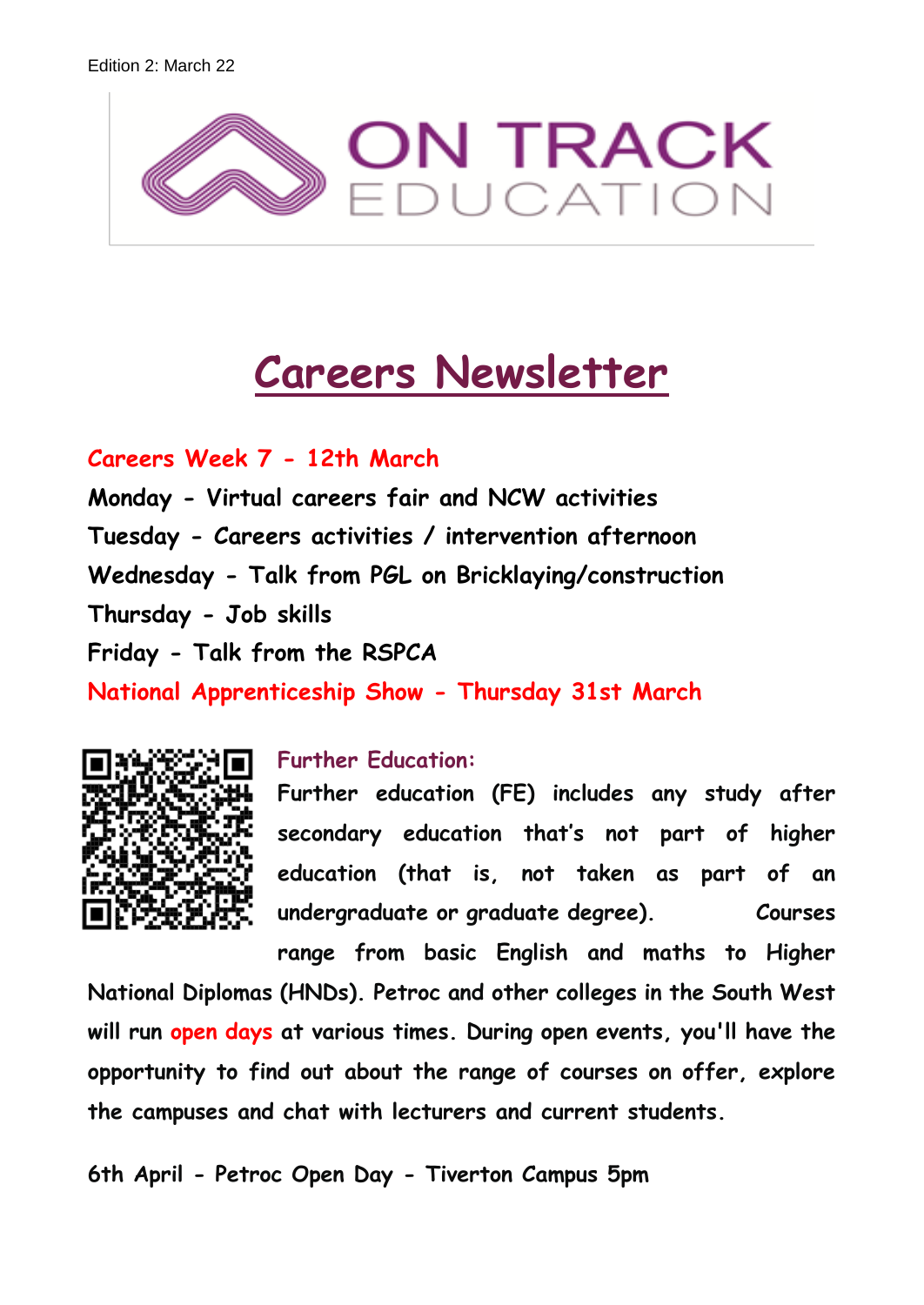# **26th March (Saturday) - Bicton College Open Day 10-12**

### **Labour Market**



Source: Burning Glass - Labour Insights

**This is an up to date graph showing the most in demand jobs in North Devon. It's interesting that the demand for jobs has gone up post Covid so the jobs are out there!** 

**In 2021 the three job sectors that increased in demand the most are:**

**1.Agriculture,** 

**Horticulture, & the Outdoors (188.9%) 2. Customer and Client Support (116.7%)**

#### **3. Transportation (115.6%)**

**For Devon the future is a potentially mixed picture, with Covid-19 impacts on the economy continuing for much longer than initially predicted. There has, however, been some recent good news: Irish owned Exeter Aerospace took over Flybe's aircraft maintenance facility at Exeter Airport and immediately advertised for 100 aircraft mechanics, engineers and aviation professionals. The**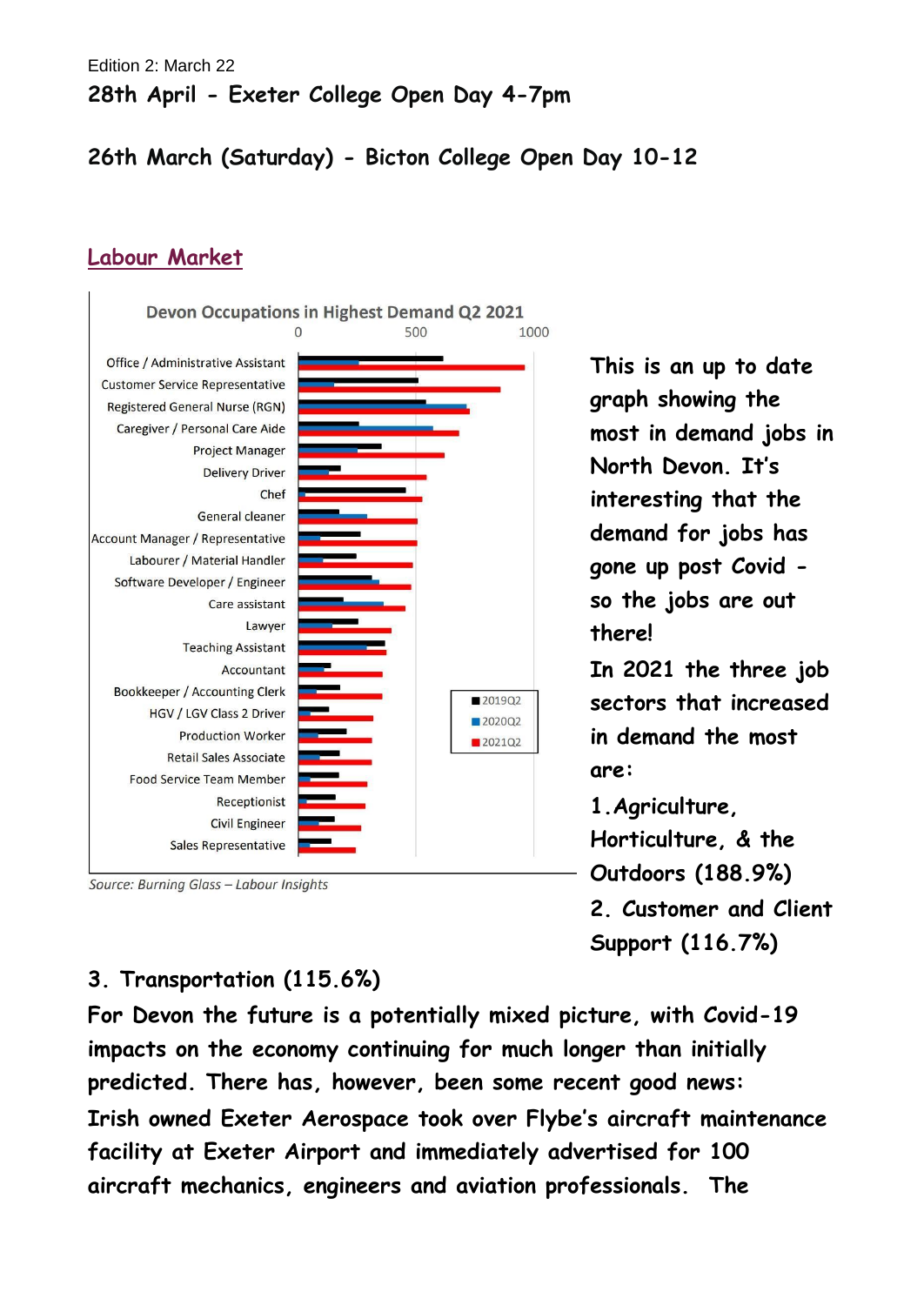**announcement that UK based Infrastrata which owns Harland and Wolff shipyard in Belfast has bought Appledore shipyard and is going to restart operations at the site. Designation of Plymouth as one of eight freeport sites subject to agreeing their governance arrangements and successfully completing their business cases, these Freeports began in late 2021.**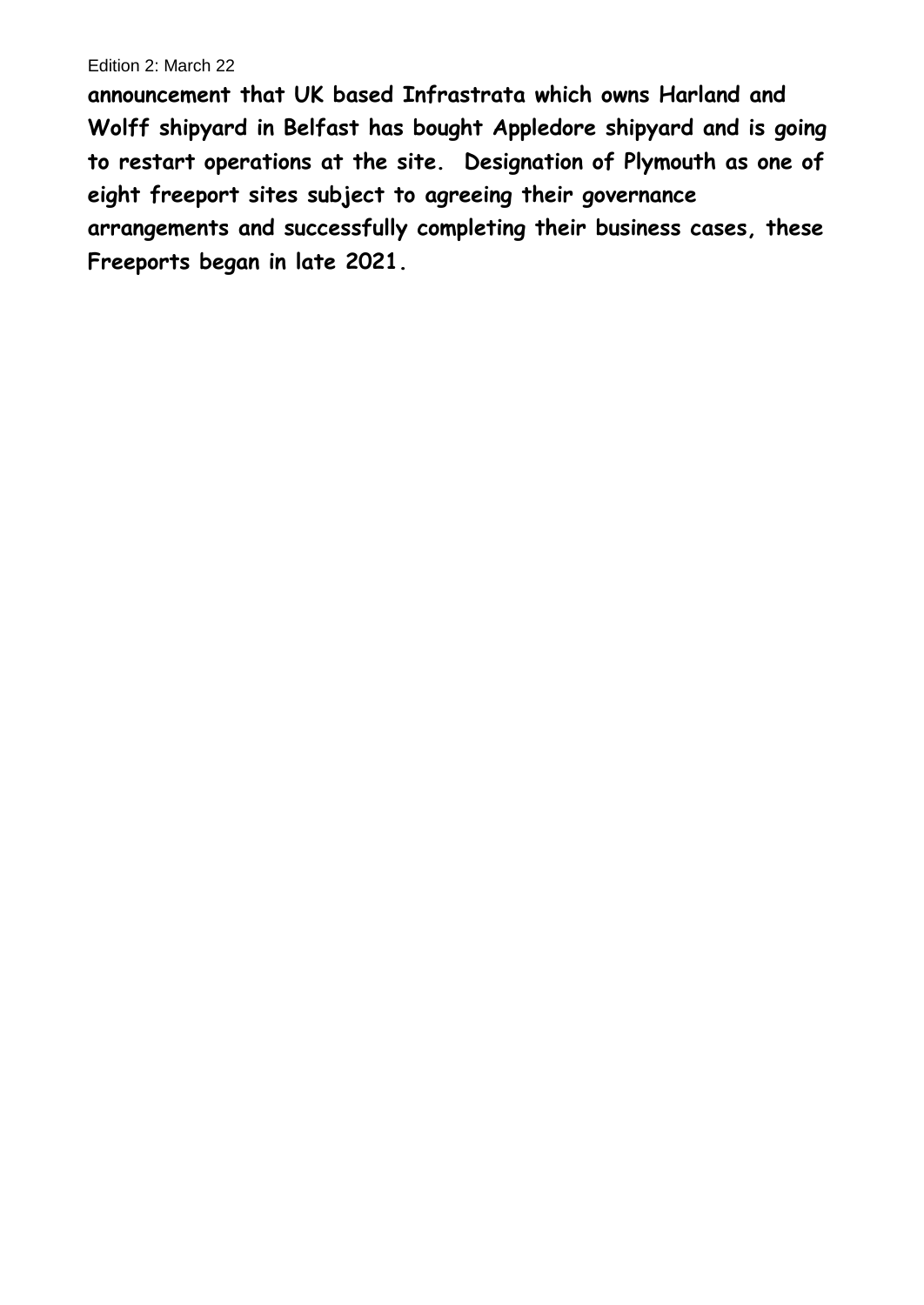- **Sales Colleague @ The Original Factory Shop - 8 hours a week**
- **Holiday Home Cleaners @ Marsdens Cottages - various hours available**
- **Kitchen Porter @ Young and Co's Brewery**
- **Weekend Cleaner @ Skern Lodge - 9.30am - 3pm with optional overtime**
- **Animal Barn Assistant @ The Big Sheep - part time during holiday season. They have other positions available too.**
- Various jobs at Ultimate Adventure Centre for the holiday season

# **Apprenticeships:**

- **Apprentice chef @ JD Wetherspoon**
- **Pharmacy Services Apprenticeship @ Barton Pharmacy Limited**
- **Plumbing and Domestic Heating Technician @ Barkwell Plumbing and Heating Limited**
- **Gas Engineer @ Barkwell Plumbing and Heating Limited**
- **Tech Support @ Marley Communications Limited**
- **BMW Body Panel Apprenticeship @ BMW Group Academy**

# **Work Experience:**

**Next Steps: There may be opportunities coming up at Next Steps Developments. This could be in the garage, woodwork, charity shop or cafe/diner. Please let Ash B know if you would be interested.**

**Nurseries: There could be opportunities for some work experience in local nurseries. Let me know if you are interested at all.**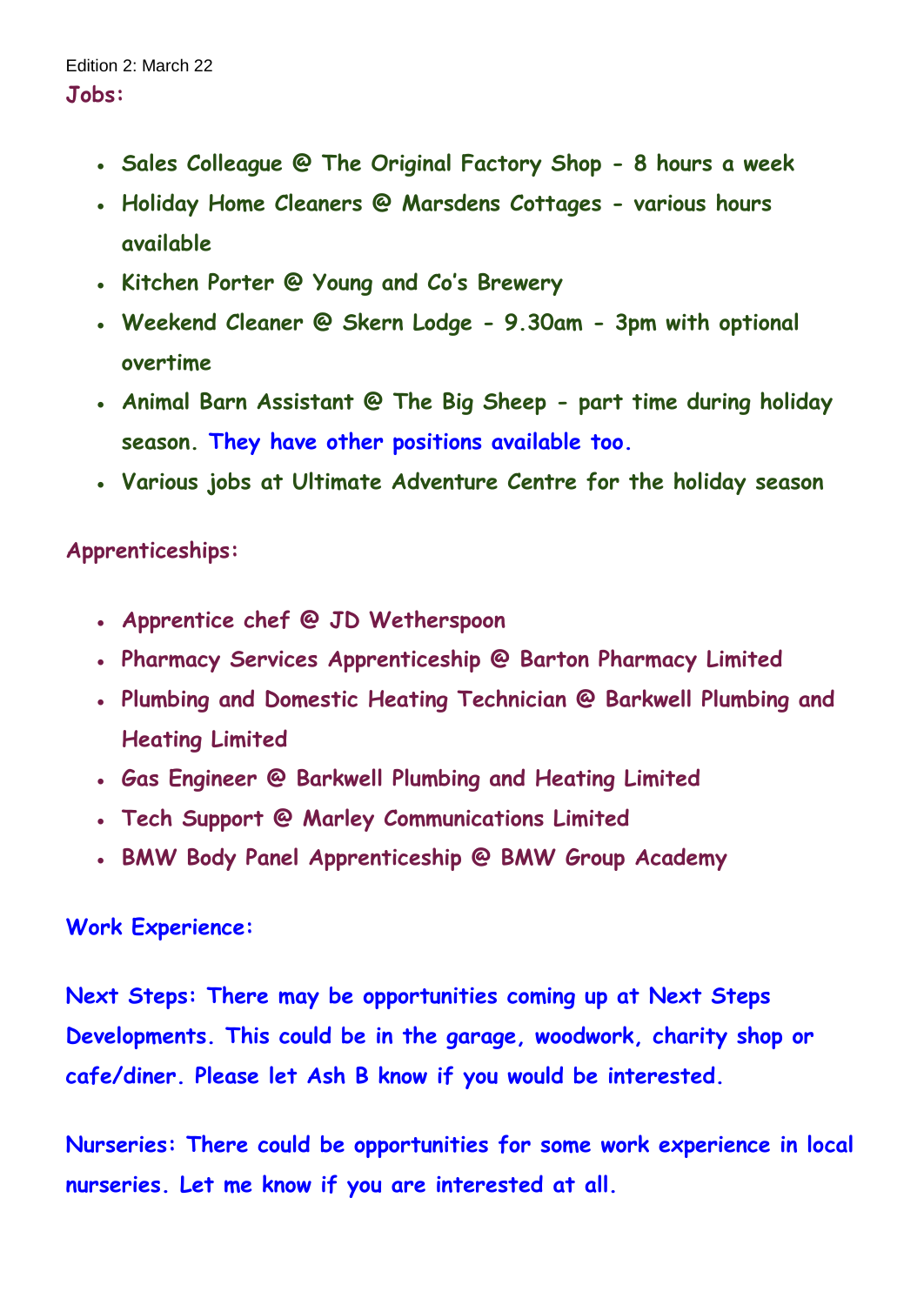*Be proactive about work experience - approach businesses and companies while out on intervention - ask about the chance for work experience.*

#### **Writing a CV**

**It is important in today's competitive jobs market that students make a good first impression. This can often be your CV, so it needs to be putting across the right messages, with the right presentation, and no mistakes.**



**When you have been in full-time education most of your life your qualifications will probably be your main achievement. If you don't have a lot of work experience, try to make your coursework relevant to the skills you'd use in the job. For example, you probably use time management, research and IT skills every day.**

**You may also be able to say you're a fast learner, and are up to date with the latest equipment and techniques in your field.**

**The most important thing is to take your time over your CV – make sure it's the best it can be. You might want to leave it for a couple of days and then come back to it with a fresh pair of eyes. Get it checked over by several people to see if they can spot anything you can't. When you've been working on something for a long time it can be difficult to see ways in which it can be improved. But with CVs, it's easy to make the mistake, but very difficult to correct the damage done….**

#### SOME OF THE MOST COMMON CV ERRORS ARE:

- **1. Typing errors, and poor spelling and grammar**
- **2. Listing duties instead of achievements**
- **3. Not tailoring your CV**
- **4. Visually unappealing and difficult to read**